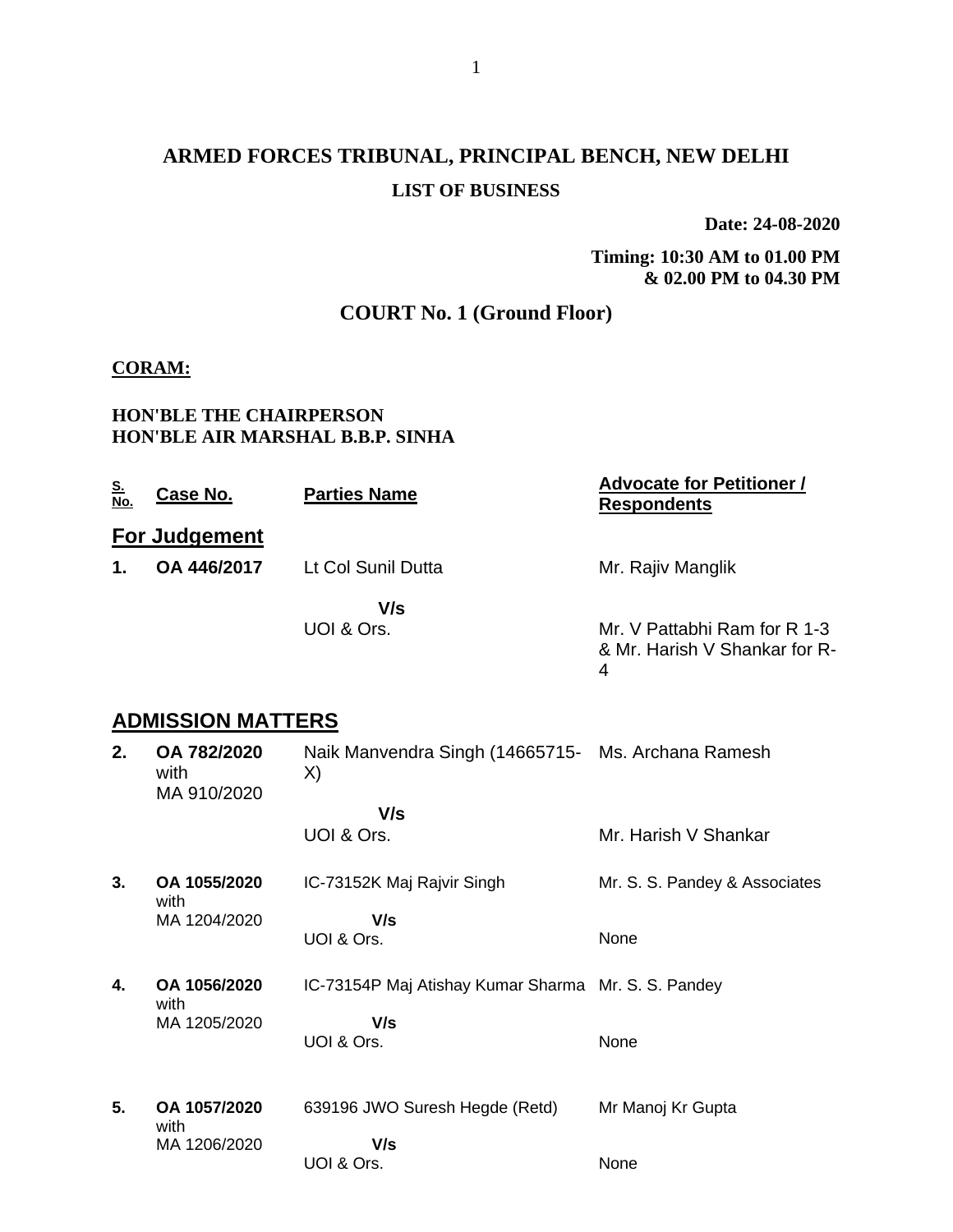**6. OA 1058/2020** with MA 1207/2020 No 7045348H Ex HAV (Hony Nb Sub) Karan Singh  **V/s** UOI & Ors. Mr. Ashok Kumar & Sanjeev Kumar None **7. OA 1059/2020** with MA 1208/2020 Ex JWO Suresh Kumar (No 638751 R)  **V/s** UOI & Ors. Mr Ajit Kakkar & Ms Alpana Yadav None **8. OA 1060/2020** with MA 1210/2020 JWO Arun Kumar Singh (Retd)(No 691576)  **V/s** UOI & Ors. Mr. Manoj Kr. Gupta None **9. OA 1061/2020** with MA 1211/2020 Smt Dharam Biri Wd/o No 3144994 Late Ex Sep Brajpal Singh  **V/s** UOI & Ors. Mr. Ashok Kumar & Sanjeev Kumar **None 10. OA 1062/2020** with MA 1212/2020 Smt Santosh Kumari Wd/o No 1142090 Late Ex Hav (Hony Nb Sub) Ram Saran Das Sharma  **V/s** UOI & Ors. Mr Ashok Kumar & Sanjeev Kumar None **11. OA 1063/2020** with MA 1213/2020 JWO SG Raghavendra Rao (Retd) (No Mr Manoj Kr Gupta 680207)  **V/s** UOI & Ors. None **12. OA 1064/2020** with MA 1214/2020 & 1215/2020 JC 568777X Ex Sub (Hony Capt) Surender Singh & Ors.  **V/s** UOI & Ors. Ms Pallavi Awasthi None **13. OA 1065/2020** IC-63103N Lt.Col Suhel Singh Salaria  **V/s** UOI & Ors. Mr. S. S. Pandey & Associates None **14. OA 1066/2020** Hav Gangisetti Satyanarayana (Retd) (No 1577239)  **V/s** UOI & Ors. Mr Manoj Kr Gupta None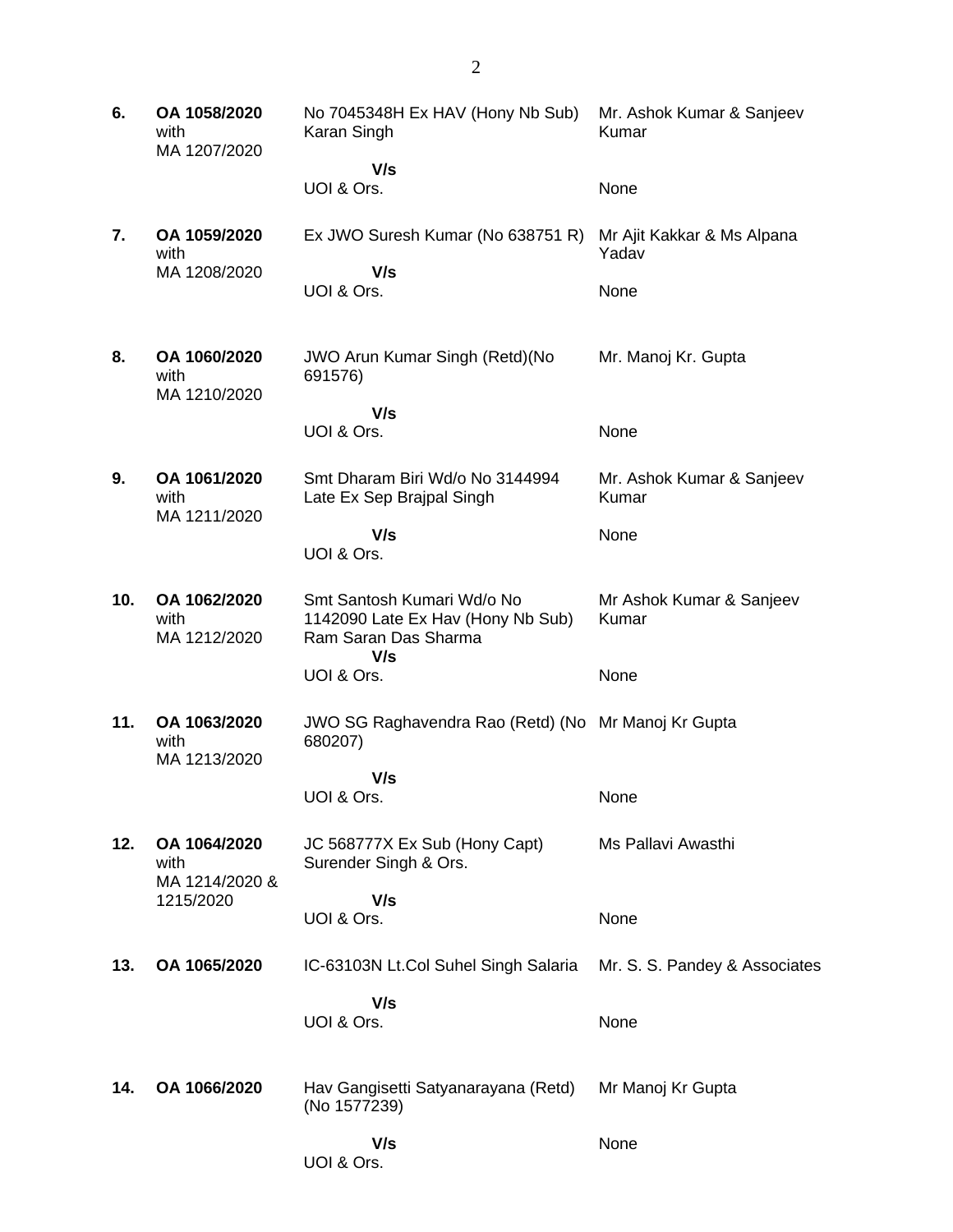|             | <u>MA (OTHERS)</u>                                                 |                                                      |                                         |
|-------------|--------------------------------------------------------------------|------------------------------------------------------|-----------------------------------------|
| 15.         | MA 1203/2020<br>in.                                                | Capt Chandra Shekar (Retd.)                          | Mr. Angsuman Ojha & Mr. Rohit<br>Pratap |
|             | OA 700/2017                                                        | V/s<br>UOI & Ors.                                    | Mr. Prabodh Kumar                       |
|             | <b>PLEADINGS NOT COMPLETE</b>                                      |                                                      |                                         |
| 16.         | OA 1578/2016                                                       | Lt Col Ram Karan Yadava                              | Mr. Ankur Chhibber & V S<br>Kadian      |
|             |                                                                    | V/s<br>UOI & Ors.                                    | Mr VS Tomar                             |
| <b>WITH</b> |                                                                    |                                                      |                                         |
| 17.         | OA 1705/2016                                                       | Lt Col Birendra Kumar Singh                          | Mr. V S Kadian                          |
|             |                                                                    | V/s<br>UOI & Ors.                                    | Ms Barkha Babbar                        |
| 18.         | OA 194/2017<br>with                                                | Ex Swr Dharam Pal                                    | Applicant-in-Person                     |
|             | MA 494/2017,<br>831/2018,<br>1918/2018,<br>1919/2018 &<br>336/2020 | V/s<br>UOI & Ors.                                    | Ms Barkha Babbar                        |
| 19.         | OA 824/2019                                                        | Cdr Umesh Ridhi (05709-Z)                            | Mr. Pranav Chadha                       |
|             |                                                                    | V/s<br>UOI & Ors.                                    | Mr Harish V Shankar                     |
| 20.         | OA 1282/2019                                                       | JC-268891W Sub Maj (AIG)<br><b>Basaling Pattekar</b> | Mr. S S Pandey & Associates             |
|             |                                                                    | V/s<br>UOI & Ors.                                    | Dr. Vijendra Singh Mahndiyan            |
| 21.         | OA 1400/2019                                                       | IC-73301M Maj Kishan Singh                           | Mr. SS Pandey & Associates              |
|             |                                                                    | V/s<br>UOI & Ors.                                    | Mr. Rajeev Kumar                        |
| 22.         | OA 1427/2019                                                       | JC-761297P Sub Babu Ranjan<br>Uralath (Retd)         | Mr SS Pandey & Associates               |
|             |                                                                    | V/s<br>UOI & Ors.                                    | Mr. Arvind Kumar                        |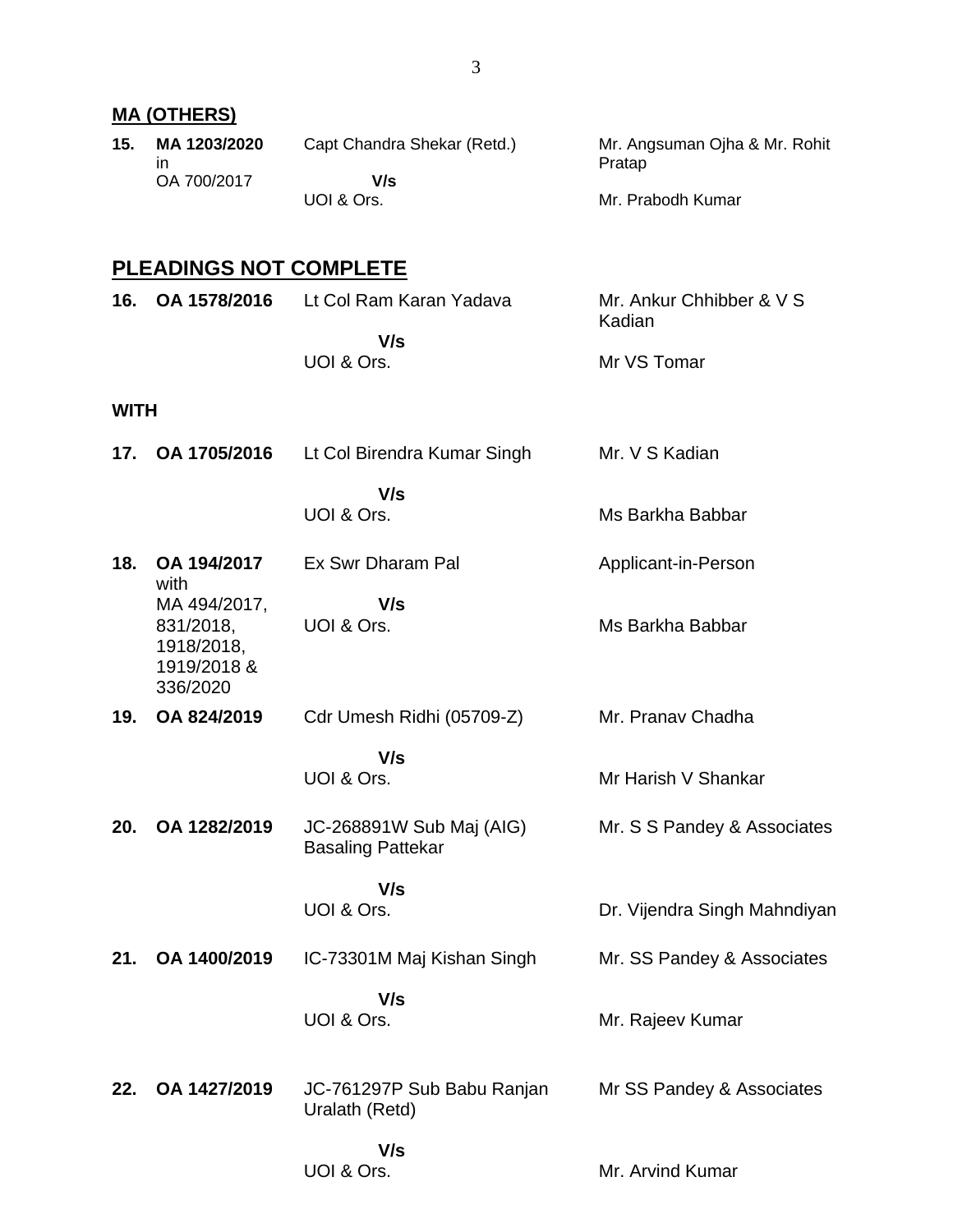| 23. | OA 1615/2019<br>with<br>MA 1216/2020 | Nk Rakesh Chandra (15662661-M) Mr. Ajit Kakkar & Associates |                                                                                     |
|-----|--------------------------------------|-------------------------------------------------------------|-------------------------------------------------------------------------------------|
|     |                                      | V/s<br>UOI & Ors.                                           | Mr. Prabodh Kumar                                                                   |
| 24. | OA 1626/2019<br>with                 | No. 6921241-P Nk Ram Kumar                                  | Ms. Archana Ramesh                                                                  |
|     | MA 817/2020                          | V/s<br>UOI & Ors.                                           | Mr. Satya Ranjan Swain                                                              |
| 25. | OA 1924/2019<br>with<br>MA 735/2020  | Sep/DSC Rajni Kant Pandey (No<br>4271506L)                  | Mr US Maurya                                                                        |
|     |                                      | V/s<br>UOI & Ors.                                           | Mr. J S Rawat                                                                       |
| 26. | OA 2151/2019                         | 15125790M Hav (Opr) Rajkaran                                | Mr VS Kadian                                                                        |
|     |                                      | V/s<br>UOI & Ors.                                           | Mr. V S Tomar                                                                       |
| 27. | OA 96/2020<br>with                   | IC-43306W Brig Jagdeep Singh                                | Mr. Rajiv Manglik                                                                   |
|     | MA 716/2020                          | V/s<br>UOI & Ors.                                           | Mr. Harish V Shankar                                                                |
| 28. | OA (Appeal)<br>151/2020              | IC-73354L Maj Manish Kumar                                  | Ms. Neela Gokhale                                                                   |
|     | with<br>MA 290/2020                  | V/s<br>UOI & Ors.                                           | Mr. Karan Singh Bhati, Sr.<br>CGSC                                                  |
| 29. | OA 168/2020                          | Brig Sanjeev Yashwant Devasthali (IC<br>42332L)             | Mr Rajiv Manglik                                                                    |
|     |                                      | V/s<br>UOI & Ors.                                           | Mr Karan Singh Bhati, Sr. CGSC                                                      |
| 30. | OA 585/2020                          | Lt Col Neeraj Kumar (DR 10543 A)                            | Mr Rajiv Manglik                                                                    |
|     |                                      | V/s<br>UOI & Ors.                                           | Mr Karan Singh Bhati, Sr<br>CGSC                                                    |
| 31. | OA 647/2020                          | UOI & Ors.                                                  | Mr. Harish V Shankar                                                                |
|     |                                      | V/s<br>XYZ                                                  | Mr SS Pandey (Amicus Curie),<br>Mr AK Trivedi, Mr Rajiv Manglik<br>& Mr Anand Kumar |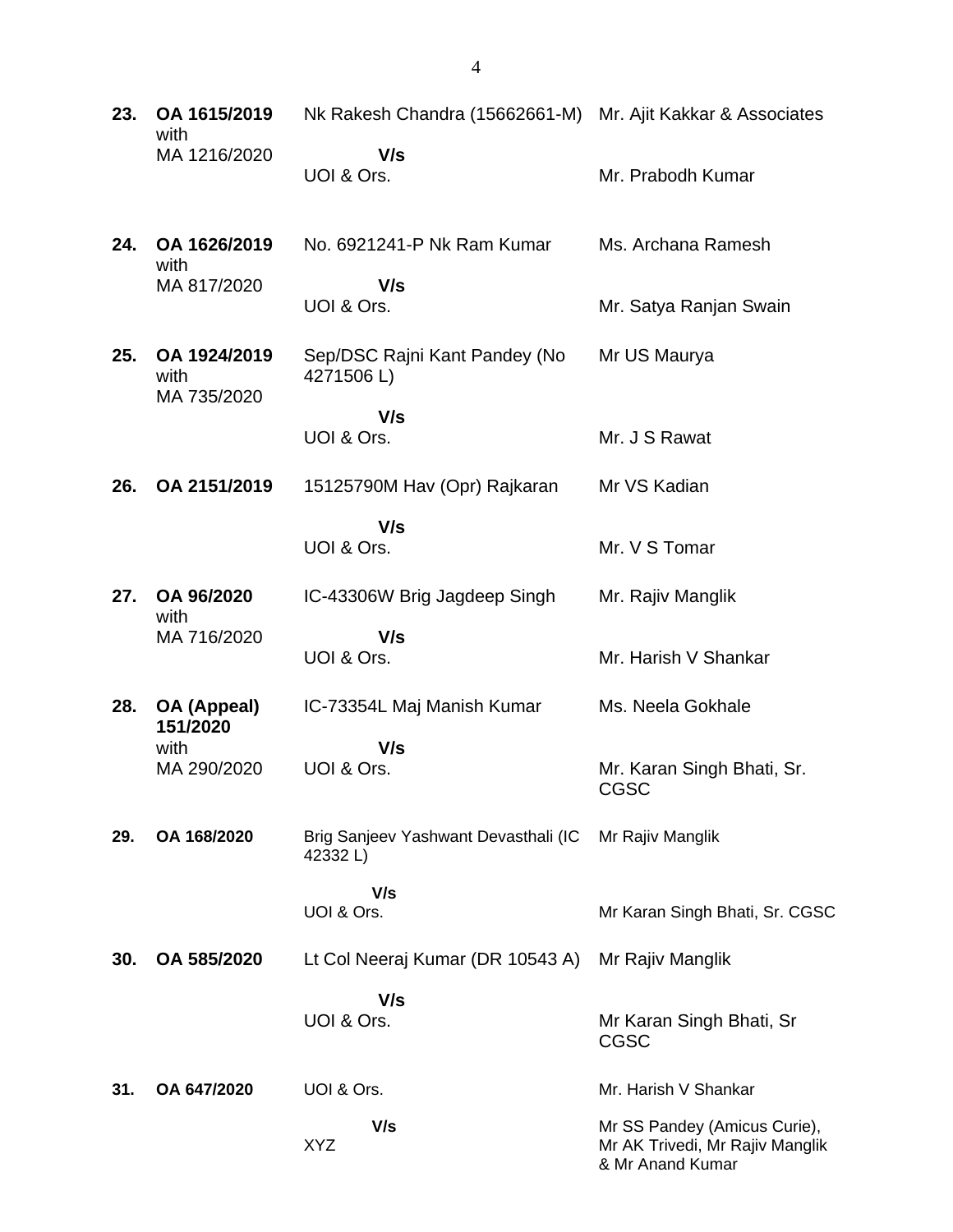| 32.         | OA 766/2020 | Dfr Satendra Kumar (15481436H)                    | Ms Archana Remesh                |
|-------------|-------------|---------------------------------------------------|----------------------------------|
|             |             | V/s<br>UOI & Ors.                                 | Mr Prabodh Kumar                 |
| <b>WITH</b> |             |                                                   |                                  |
| 33.         | OA 760/2020 | Sub Ravinder Kumar (JC 521718A) Ms Archana Remesh |                                  |
|             |             | V/s<br>UOI & Ors.                                 | Mr. Prabodh Kumar                |
| 34.         | OA 904/2020 | LAC Manjit Antil (947338-K)                       | Mr. B P Vaishnav &<br>Associates |
|             |             | V/s                                               |                                  |
|             |             | UOI & Ors.                                        | Dr Vijendra Singh Mahndiyan      |

# **PLEADINGS COMPLETE**

## **DATES WILL BE GIVEN BY THE TRIBUNAL OFFICER - ORDERS WILL BE UPLOADED ON THE WEBSITE**

| 35. | OA 1078/2018<br>(TA 6/2013 (RB) | Lt Col Ravinder Singh (IC-52354 X) Ms. Archana Ramesh |                              |
|-----|---------------------------------|-------------------------------------------------------|------------------------------|
|     | Kolkata)                        | V/s<br>UOI & Ors.                                     | Ms Jyotsana Kaushik          |
| 36. | OA 1524/2018                    | Rfn Mohammad Saddam (No<br>16024046-K)                | Mr SS Pandey & Associates    |
|     |                                 | V/s<br>UOI & Ors.                                     | Dr. Vijendra Singh Mahndiyan |
|     |                                 |                                                       |                              |
| 37. | OA 1748/2018                    | Gp Capt Jarnail Singh Boparai<br>(18610) ADM/FC       | Mr. Ajai Bhalla              |
|     |                                 | V/s                                                   |                              |
|     |                                 | UOI & Ors.                                            | Mr Harish V Shankar          |
| 38. | OA 425/2019<br>with             | No. 6940219-Y Hav Rabindra Nath<br>Tagore (Retd.)     | Ms. Archana Ramesh           |
|     | MA 987/2019                     | V/s                                                   |                              |
|     |                                 | UOI & Ors.                                            | Mr V Pattabhi Ram            |
| 39. | OA 1059/2019                    | JC-338640M Sub/SAC Girjesh<br>Kumar Srivastava        | Mr. SS Pandey & Associates   |
|     |                                 | V/s                                                   |                              |
|     |                                 | UOI & Ors.                                            | Ms. Barkha Babbar            |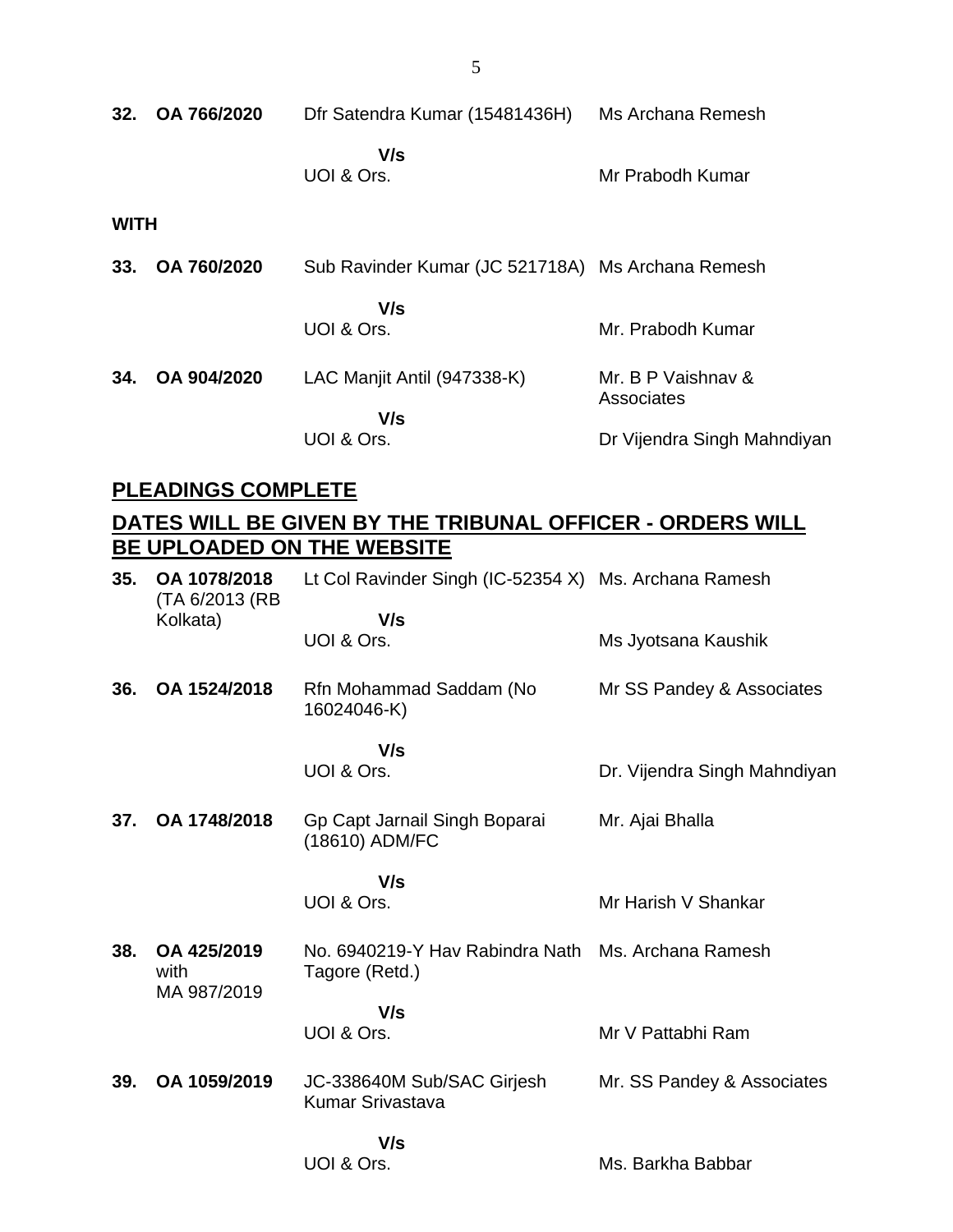| 40. | OA 1344/2019                         | Sh. Ashish Singh Bora (No<br>18018741P Rect/Musician) | Mr. Jagdish Singh                       |
|-----|--------------------------------------|-------------------------------------------------------|-----------------------------------------|
|     |                                      | V/s<br>UOI & Ors.                                     | Mr Rajeev Kumar                         |
| 41. | OA 1422/2019                         | No. 6379182-F Nk Jagpal Singh                         | Mr. Virender Singh Kadian               |
|     |                                      | V/s<br>UOI & Ors.                                     | Ms. Barkha Babbar                       |
| 42. | OA 1968/2019<br>with<br>MA 2843/2019 | Ex Sub & Hony Lt Man Singh (JC<br>490498 X)           | Mr JP Sharma & Associates               |
|     |                                      | V/s<br>UOI & Ors.                                     | Mr Karan Singh Bhati, Sr<br><b>CGSC</b> |
| 43. | OA 1969/2019                         | IC-44262W Col BGS Chauhan<br>(Retd.)                  | Ms. Pallavi Awasthi                     |
|     |                                      | V/s<br>UOI & Ors.                                     | Mr Anil Gautam                          |
| 44. | OA 2059/2019<br>with                 | JC-452215-F Nb Sub Vidya Dhar                         | Ms. Archana Ramesh                      |
|     | MA 2969/2019 &<br>559/2020           | V/s<br>UOI & Ors.                                     | Mr. D K Sabat                           |
| 45. | OA 2411/2019                         | No. 2480235 L/Nk (GD) Narinder<br>Singh               | Mr. Manoj Kr Gupta                      |
|     |                                      | V/s<br>UOI & Ors.                                     | Mr. V S Tomar                           |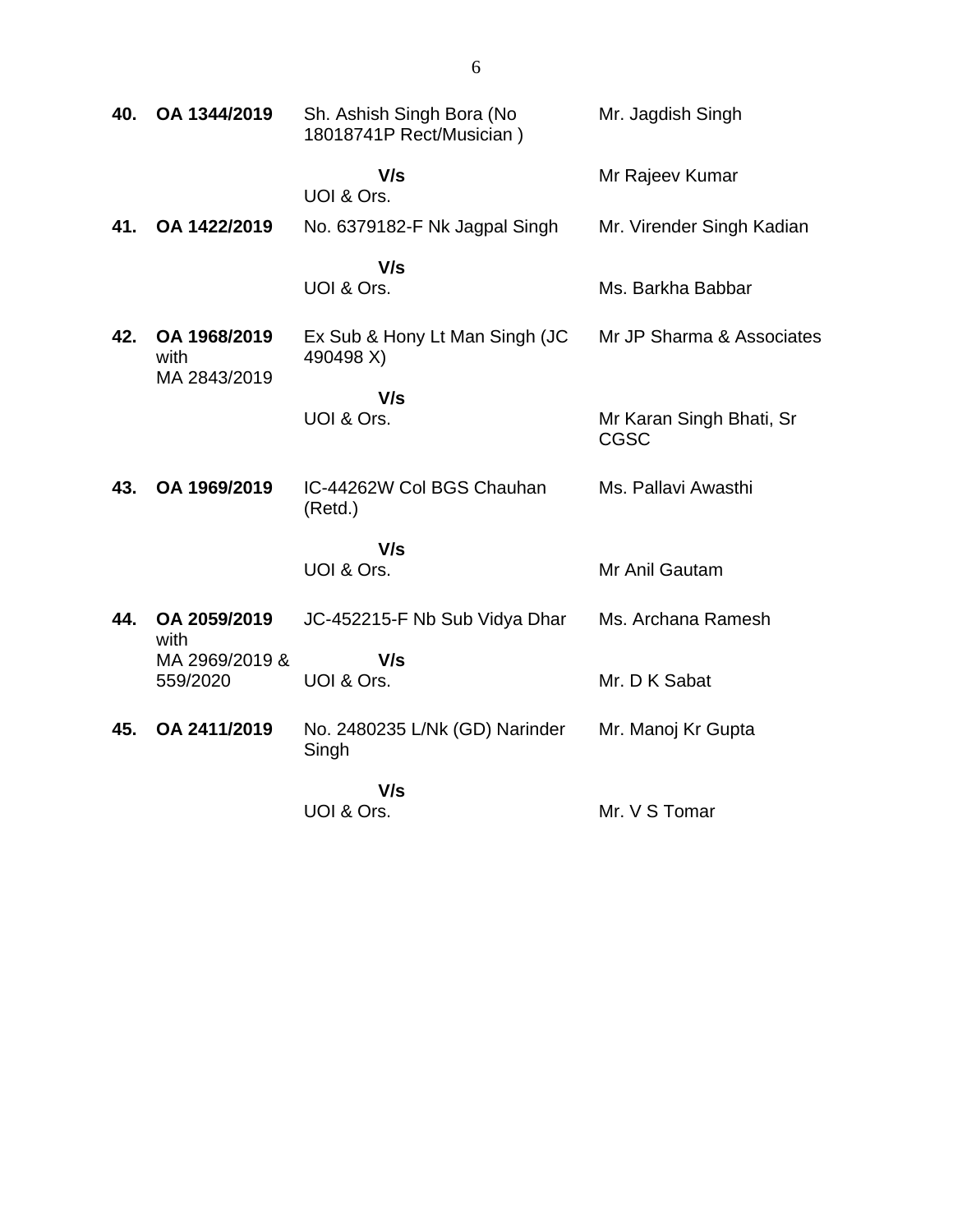# **ARMED FORCES TRIBUNAL, PRINCIPAL BENCH, NEW DELHI LIST OF BUSINESS**

**Date: 24-08-2020**

**Timing: 10:30 AM to 01.00 PM & 02.00 PM to 04.30 PM**

Mr. Ashok Chaitanya

## **COURT No. 2 (Ground Floor)**

### **THIS BENCH WILL NOT ASSEMBLE TODAY**

#### **CORAM:**

#### **HON'BLE MS. JUSTICE SUNITA GUPTA HON'BLE LT. GEN. PHILIP CAMPOSE**

| <u>S.</u><br><u>No.</u> | Case No.                         | <b>Parties Name</b>                           | <b>Advocate for Petitioner /</b><br><b>Respondents</b> |  |  |
|-------------------------|----------------------------------|-----------------------------------------------|--------------------------------------------------------|--|--|
|                         | <b>ADMISSION MATTERS</b>         |                                               |                                                        |  |  |
| 1.                      | OA (Appeal)<br>1544/2019<br>with | No 2768587F Ex Nk Sonavane<br>Sudam Kashinath | Mr. Indra Sen<br>Singh//Abhishek Singh                 |  |  |
|                         | MA 2490/2019                     | V/s                                           |                                                        |  |  |
|                         |                                  | UOI & Ors.                                    | Mr. Waize Ali Noor                                     |  |  |
|                         | <b>MA (EXECUTION)</b>            |                                               |                                                        |  |  |

### **MA (EXECUTION)**

| MA 1577/2019<br>ın | MA 399/2018 & IC-25310W Lt Col Gurinderiit Singh Mr. Indra Sen Singh/Abhishek<br>Grewal (Retd) | Singh            |
|--------------------|------------------------------------------------------------------------------------------------|------------------|
| OA 309/2015        | V/s<br>UOI & Ors                                                                               | Mr Prabodh Kumar |

#### **WITH**

- **3. MA 1576/2019** in OA 309/2015 IC-25310W Lt Col Gurinderjit Singh Mr. Indra Sen Singh Grewal (Retd)  **V/s** UOI & Ors. Mr. Prabodh Kumar
- **4. MA 928/2019** in OA 512/2014 No. 15387074-N Ex Hav (OCC) BD Mr. Anil Srivastava & Pradhan Associates

 **V/s** UOI & Ors.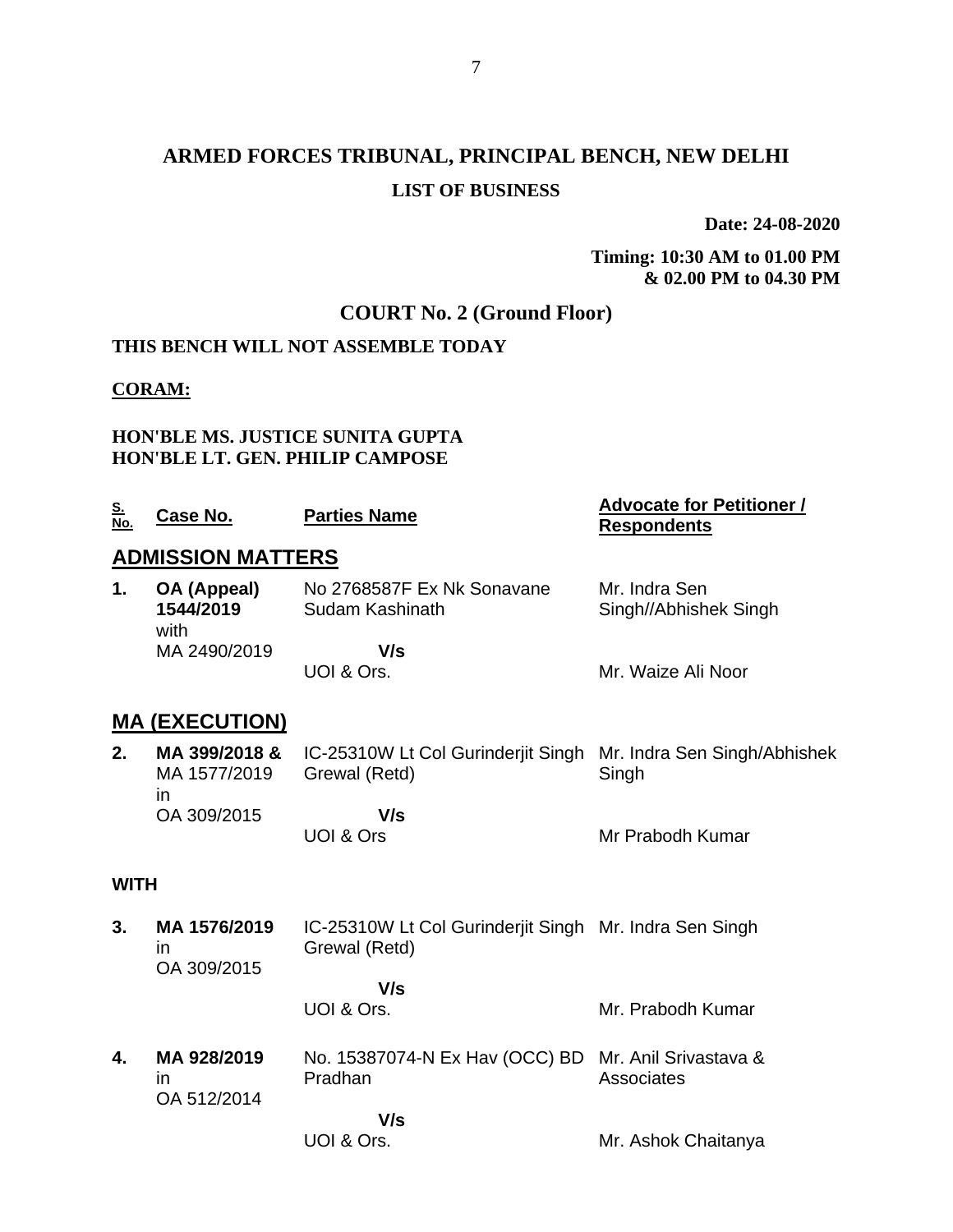| 5. | MA 763/2020  | Ex Sqt Shepal Bhal Chandra (No | Mr. Manoj Kr Gupta  |
|----|--------------|--------------------------------|---------------------|
|    |              | 244337)                        |                     |
|    | OA 1673/2019 | V/s                            |                     |
|    |              | UOI & Ors                      | Mr. Ashok Chaitanya |

# **MA (OTHERS)**

| 6. | MA 1030/2018 | <b>MA 1029/2018 &amp;</b> Lt Col A K Handa (Retd) (IC-21552) Mr. Mohan Kumar & | Associates      |
|----|--------------|--------------------------------------------------------------------------------|-----------------|
|    | ın           | V/s                                                                            |                 |
|    | TA 620/2009  | UOI & Ors                                                                      | Mr. Anil Gautam |

| MA 2027/2019 13763253W)<br>$\mathsf{I}$ | MA 2026/2019 & Ex Hav Reiji Kumar (No | Mr. SS Pandey   |
|-----------------------------------------|---------------------------------------|-----------------|
| OA 74/2014                              | V/s<br>UOI & Ors                      | Mr. Anil Gautam |

# **PLEADINGS NOT COMPLETE**

| 8.              | OA 1461/2017<br>with                 | Ex Nk Prem Chand                                        | Mr. I S Singh/Abhishek Singh     |
|-----------------|--------------------------------------|---------------------------------------------------------|----------------------------------|
|                 | MA 1095/2017 &<br>1606/2018          | V/s<br>UOI & Ors.                                       | Mr. Anil Gautam                  |
| 9.              | OA 1435/2018<br>with<br>MA 1748/2018 | Ex Hav (Hony Nb Sub) Rambabu<br>Sharma (No 14350264-M)  | Mr Sanjeev Kumar &<br>Associates |
|                 |                                      | V/s<br>UOI & Ors.                                       | Mr. V Pattabhi Ram               |
| 10 <sub>1</sub> | OA 2018/2018<br>with                 | No 779527T Sgt Heer Singh Rajput Mr. Rakesh Kumar Singh |                                  |
|                 | MA 1321/2019                         | V/s<br>UOI & Ors.                                       | Mr. V S Tomar                    |
| 11.             | OA (Appeal)<br>733/2019<br>with      | Ex Sqn Ldr Jyoti Chaudhary (NO<br>27555)                | Mr. Ajay Bhalla                  |
|                 | MA 1199/2020                         | V/s                                                     |                                  |
|                 |                                      | UOI & Ors.                                              | Mr Harish V Shankar              |
| 12.             | OA 827/2019<br>with<br>MA 180/2020   | No. 624936 HFO Jai Kumar Giri<br>(Retd.)                | Mr. Manoj Kr Gupta               |
|                 |                                      | V/s                                                     |                                  |
|                 |                                      | UOI & Ors.                                              | Mr. J S Rawat                    |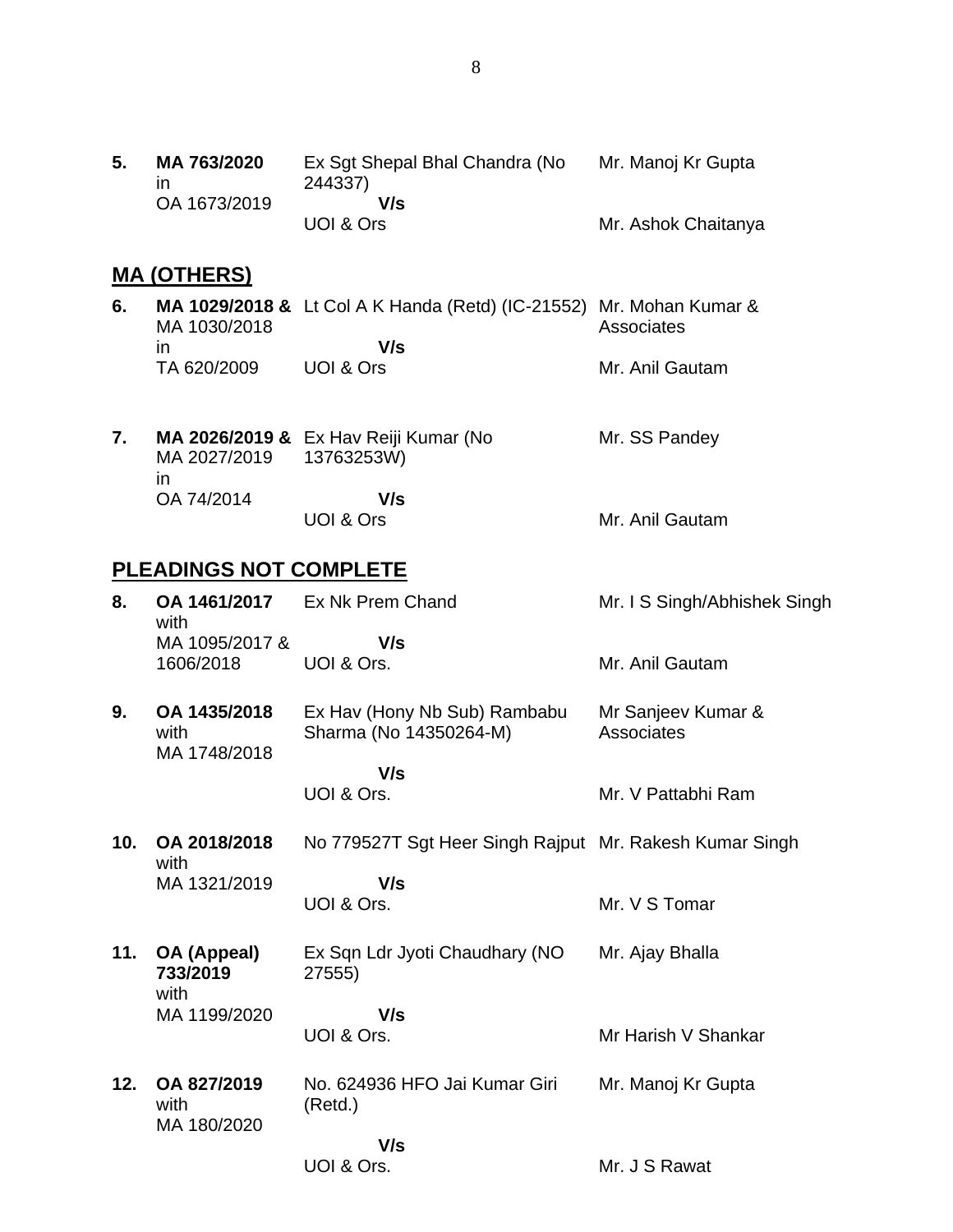| 13. | OA 878/2019                          | Ex Sgt Satya Prakash (No<br>780946N)                   | Mr. Ved Prakash                                   |
|-----|--------------------------------------|--------------------------------------------------------|---------------------------------------------------|
|     |                                      | V/s<br>UOI & Ors.                                      | Mr. J S Rawat                                     |
| 14. | OA 1194/2019<br>with<br>MA 1936/2019 | Ex Hony Nb Sub Surender Pal<br>Singh (No 2441782 W)    | Mr SM Dalal                                       |
|     |                                      | V/s                                                    |                                                   |
|     |                                      | UOI & Ors.                                             | Ms. Barkha Babbar                                 |
| 15. | OA 2103/2019<br>with<br>MA 221/2020  | Ex Nk Ratan Lal Khatik (No<br>14463213 M)              | Mr Virender Singh Kadian                          |
|     |                                      | V/s                                                    |                                                   |
|     |                                      | UOI & Ors.                                             | Mr. Prabodh Kumar                                 |
| 16. | OA 865/2020                          | TA-42482F Brig Pradeep Kumar<br>Upmanyu (Retd.)<br>V/s | Applicant-in-Person                               |
|     |                                      | UOI & Ors.                                             | Mr. Karan Singh Bhati for R 1-<br>6, None for R-7 |

## **PLEADINGS COMPLETE**

# **DATES WILL BE GIVEN BY THE TRIBUNAL OFFICER - ORDERS WILL BE UPLOADED ON THE WEBSITE**

| 17. | OA 131/2015<br>with     | Ex Sigmn Bhagwan Saraswat         | Rashmi Singh & Rohit Pratap<br>& Associates        |
|-----|-------------------------|-----------------------------------|----------------------------------------------------|
|     | MA 152/2015             | V/s                               |                                                    |
|     |                         | UOI & Ors.                        | Mr SD Windlesh                                     |
| 18. | OA 723/2015             | <b>RSM Vinod Kumar</b>            | Mr. Som Dutta Sharma<br>, Gaurav Bharadwaj and N S |
|     |                         | V/s                               | Yadav                                              |
|     |                         | UOI & Ors.                        | Mr YP Singh                                        |
| 19. | OA (Appeal)<br>779/2016 | Ex Sub Shiv Sagar Pandey          | Mr. S S Pandey                                     |
|     | with                    | V/s                               |                                                    |
|     | MA 595/2016             | UOI & Ors.                        | Mr Anil Gautam                                     |
|     |                         |                                   |                                                    |
| 20. | OA 1420/2016            | Lt Col Girish Prasad Sinha (Retd) | Mr. S S Pandey                                     |
|     |                         | V/s                               |                                                    |
|     |                         | UOI & Ors.                        | Mr VS Tomar                                        |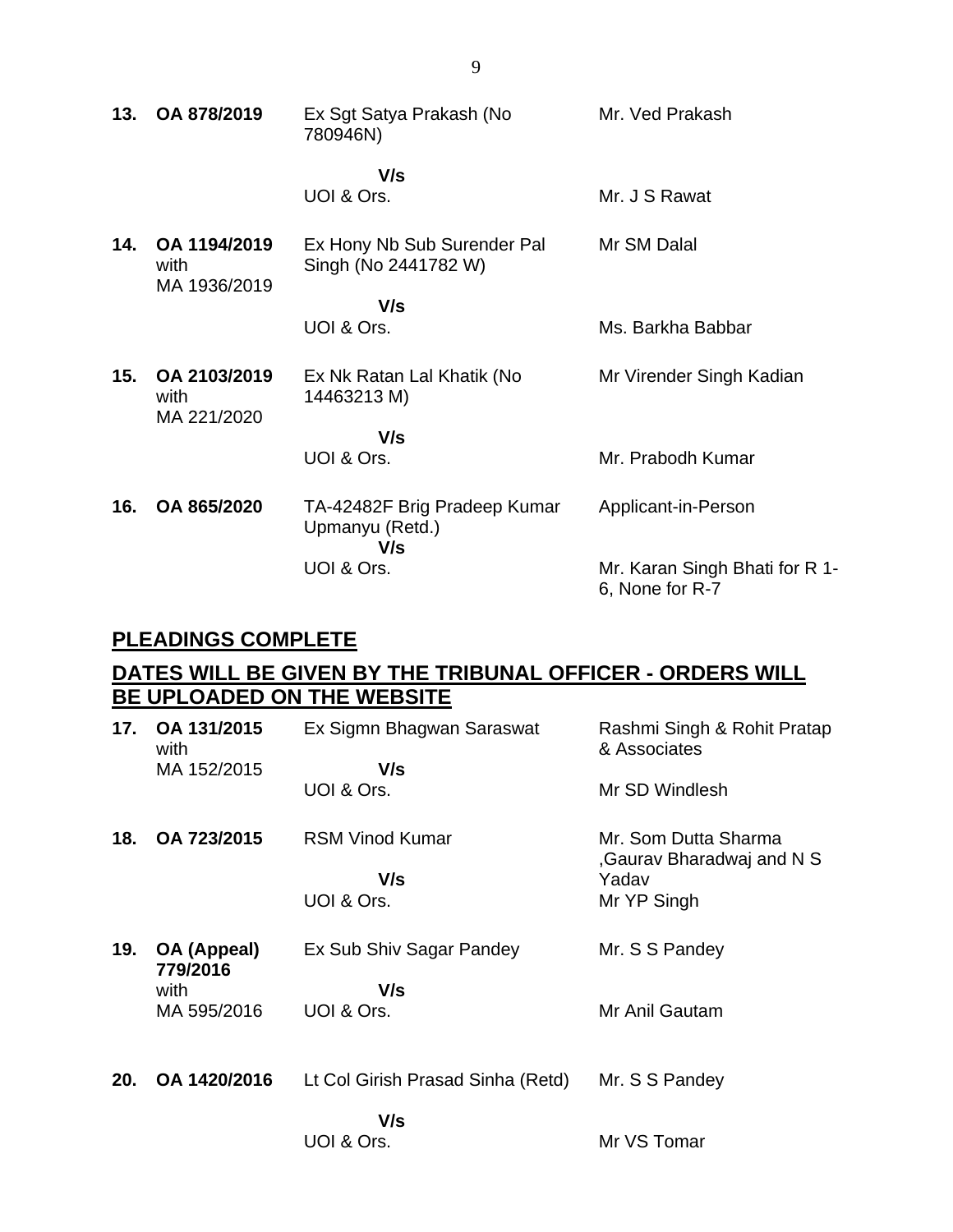| 21. | OA 982/2017                        | Wg Cdr Vivek Singh                                               | Mr. Ajit Kakkar                        |
|-----|------------------------------------|------------------------------------------------------------------|----------------------------------------|
|     |                                    | V/s<br>UOI & Ors.                                                | Mr. V Pattabhi Ram                     |
| 22. | OA 1399/2018                       | Swapnil Kumar Pandey S/o Late<br>Sunil Kumar Pandey (No 687489G) | Mr. Ajit Kakkar                        |
|     |                                    | V/s<br>UOI & Ors.                                                | None                                   |
| 23. | OA 2025/2018                       | SL-3179K Lt Col Chater Singh<br>(Retd.)                          | Mr. Virender Singh Kadian              |
|     |                                    | V/s<br>UOI & Ors.                                                | Mr. S D Windlesh                       |
| 24. | OA 2038/2018                       | NO 779527T Sgt Samant Singh<br>Sengar                            | Mr. Rakesh Kumar Singh                 |
|     |                                    | V/s<br>UOI & Ors.                                                | Mr. J S Rawat                          |
| 25. | OA 85/2019                         | IC-56055W Col Rajeshwar Singh<br>Bazad (Retd)                    | Anil Srivastava (Retd) &<br>Associaton |
|     |                                    | V/s<br>UOI & Ors.                                                | Mr. Neeraj, Sr. CGSC                   |
| 26. | OA 332/2019                        | No. 18103-B Gp Capt Sanjay<br>Kumar Nihalani (Retd.)             | Mr. O S Punia                          |
|     |                                    | V/s<br>UOI & Ors.                                                | Mr Niranjan Das                        |
| 27. | OA 350/2019<br>with<br>MA 895/2019 | Ex Hav Krishan Kumar Gupta (No<br>1461912Y)                      | Mr Virender Singh Kadian               |
|     |                                    | V/s<br>UOI & Ors.                                                | Ms Suman Chauhan                       |
| 28. | OA 1094/2019                       | Col (TS) Sehaj Pal Vashist (Retd)<br>(IC 44365 P)                | Mr Shakti Chand Jaidwal                |
|     |                                    | V/s<br>UOI & Ors.                                                | Ms. Barkha Babbar                      |
| 29. | OA 1123/2019                       | No. 7781463-A Sep Upendra<br>Kumar (Retd.)                       | Mr. Virender Singh Kadian              |
|     |                                    | V/s<br>UOI & Ors.                                                | Ms. Barkha Babbar                      |